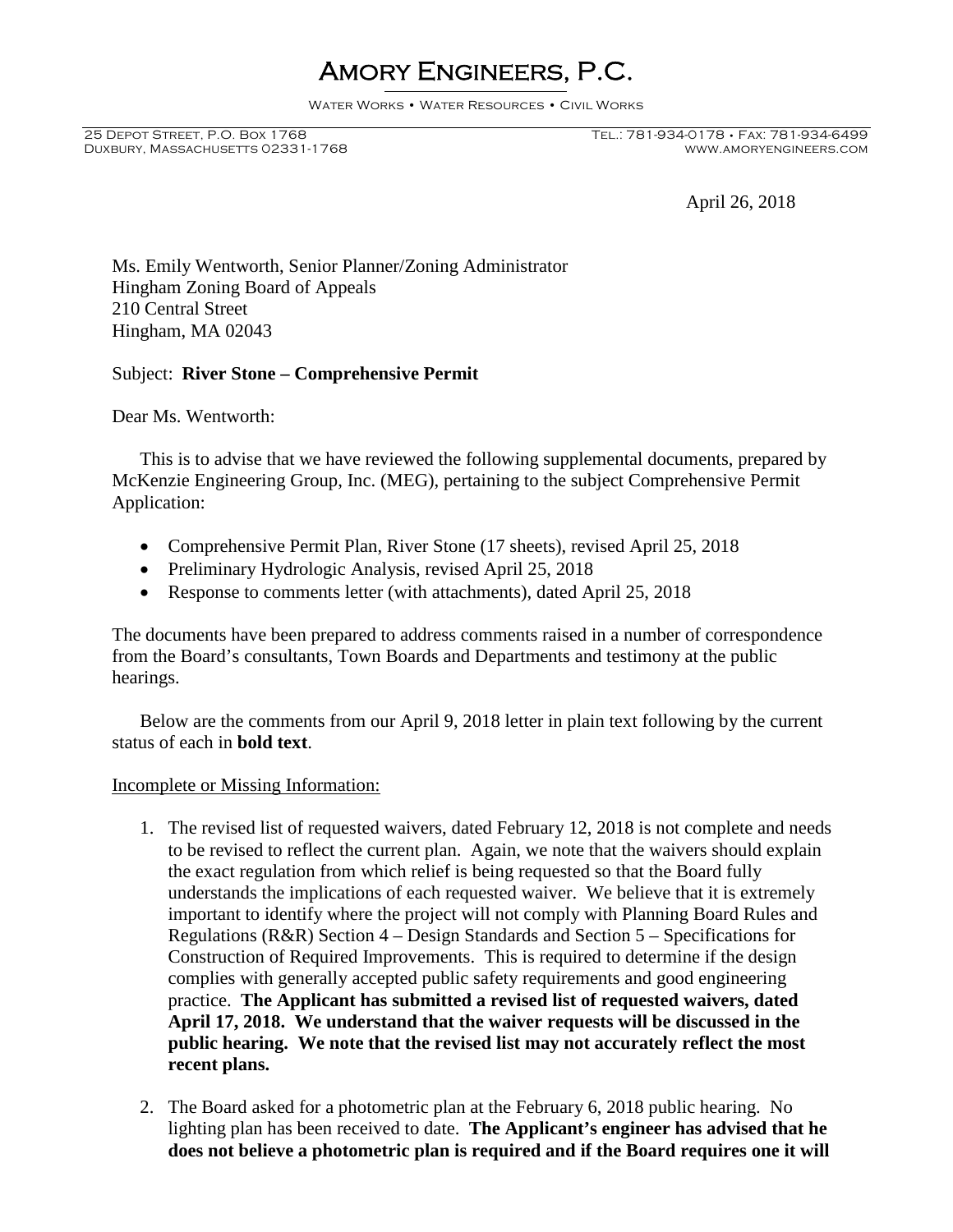# **be submitted with the final plans. Should the Board approve the project, we suggest submission of a photometric plan be a condition of approval.**

3. Soil information/test pits at all proposed infiltration systems. MEG has stated that "additional location specific soil testing will be performed in conjunction with the development of final construction plans." We have maintained that testing at this point would be a safer course of action for the developer but the required testing could be included as a condition of approval should the Board approve the project. Our suggested condition would be:

*Prior to the submission of final site development plans, a minimum of one test pit shall be excavated at each proposed infiltration system to verify soil textural analysis and depth to seasonal high groundwater. Test pits shall be excavated to a minimum depth of four feet below the proposed bottom of each infiltration system and shall be witnessed by an agent of the Town. Test pit logs shall be submitted to the Zoning Board of Appeals. The following actions shall be required based on test pit results:*

- *a. If the test pits confirm assumed soil textural analysis and depth to seasonal high groundwater then no further action is required.*
- *b. If the test pits indicate more-restrictive soil texture, then the design of the infiltration system(s) shall be reevaluated. Results of the reevaluation shall be submitted to the ZBA for review.*
- *c. If the seasonal high groundwater is found to be less than four feet from the bottom of any infiltration system a mounding analysis shall be performed and results submitted to the ZBA for review.*
- *d. If the seasonal high groundwater is found to be less than two feet from the bottom of any infiltration system the system shall be redesigned to provide a minimum of two feet of separation.*
- e. *Any modifications to an infiltration system design shall be submitted to the ZBA for review.* **No comment required.**
- 4. Documentation to demonstrate that adequate water supply is available for domestic use and fire protection. The revised plan shows only one proposed fire hydrant. Additional hydrants are needed and we suggest the Applicant consult with the Fire Department about the location and number of hydrants. **We understand that a hydrant flow test was scheduled for April 25, 2018. The Applicant's engineer indicated that the results of the flow test will be reviewed by Aquarion and if the results are favorable, a willserve letter, as well as the test results, will be provided to the Board. In the event that the information is not provided, and should the Board approve the project, we suggest submission of the will-serve letter and hydrant flow test results be a condition of approval.**
- 5. Full septic system design information to verify compliance with Title 5 (310 CMR 15) and to determine where the project will not comply with the Hingham Board of Health Supplementary Rules and Regulations for the Disposal of Sanitary Sewage. MEG has stated that "full septic system design plans will be submitted in conjunction with the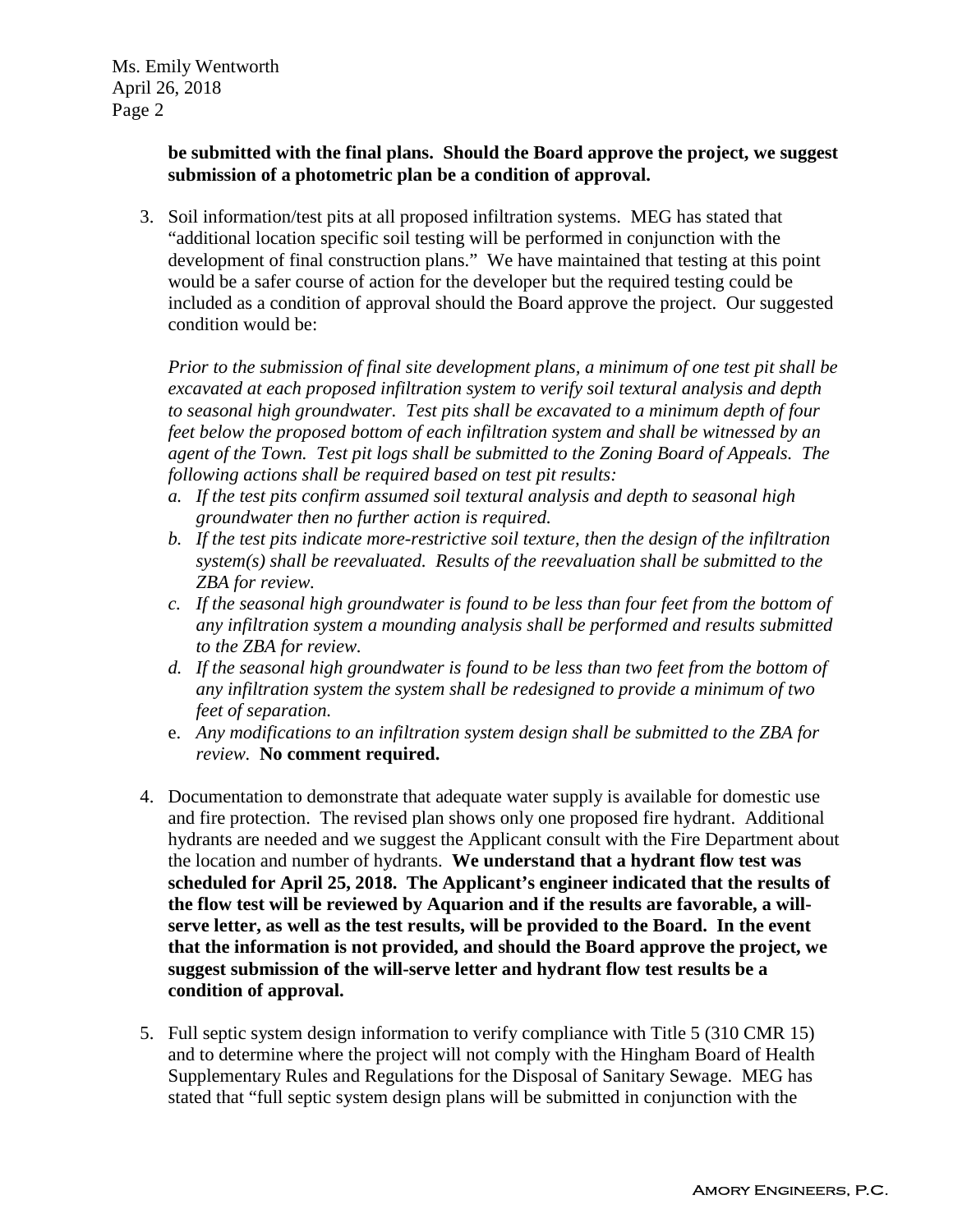development of final construction plans." Without the full design we cannot determine where the project will not comply with state and local regulations. **The Applicant's engineer has stated that this will be completed with preparation of final plans. Should the Board approve the project, we suggest submission of final septic design plans be a condition of approval.**

- 6. Information to document that the proposed septic system components (tanks and the soil absorption system) shown under proposed roadways are designed for loading as required by the Fire Department apparatus. **The revised plans show that no tanks will be located under the proposed roadway, only leaching system piping. Load calculations were included as an attachment to the April 25, 2018 response letter. We don't believe that the calculation of the load in pounds per square inch (9.97 psi) is accurate. We also note that Lt. DiNapoli forwarded information on the Town's new platform ladder truck which is heavier than the vehicle the calculations have been based on. We have calculated the loads and maximum deflection of the PVC pipe in the leaching field. Based on our calculations (see attached), Schedule 40 PVC will not support the load. The piping in the leaching system should be specified to be Schedule 80 PVC which will adequately support the load. Should the Board approve the project, we suggest requiring Schedule 80 pipe in the septic leaching system as a condition of approval.**
- 7. Updated pipe sizing calculations should be provided to reflect the revised drainage design. **Addressed – revised pipe sizing calculations have been provided.**

#### **Technical Comments**

#### General/Roadway Comments

- 1. The proposed retaining wall between Units 23-25 on the subject site and 64 Ward Street will be up to nineteen feet high (previously fifteen feet). **The design has been revised to reflect a fifteen foot high wall.**
	- a. We question whether this wall can be constructed without disturbing the 64 Ward Street property. **It is stated in the response letter that the Applicant's engineer has "been in contact with a representative from the wall supplier, Redi-Rock, and they have represented that the wall can be built as shown on the plan without disturbing the 64 Ward Street property." The Applicant should provide the methods of construction that will be employed to insure that there will be no disturbance to the 64 Ward Street property during construction of the wall. Should the Board approve the project, we suggest submission of this information be a condition of approval.**
	- b. A portion of Unit 23 is only two feet off the wall and there is a roof drain pipe shown between the unit and the wall. Access to the roof drain pipe for maintenance would be limited. Also, proximity of the wall would block natural light and essentially render Unit 23 undesirable. **This unit has been moved such that the closest point is now proposed to be seven feet off the wall and there is no roof drain pipe located**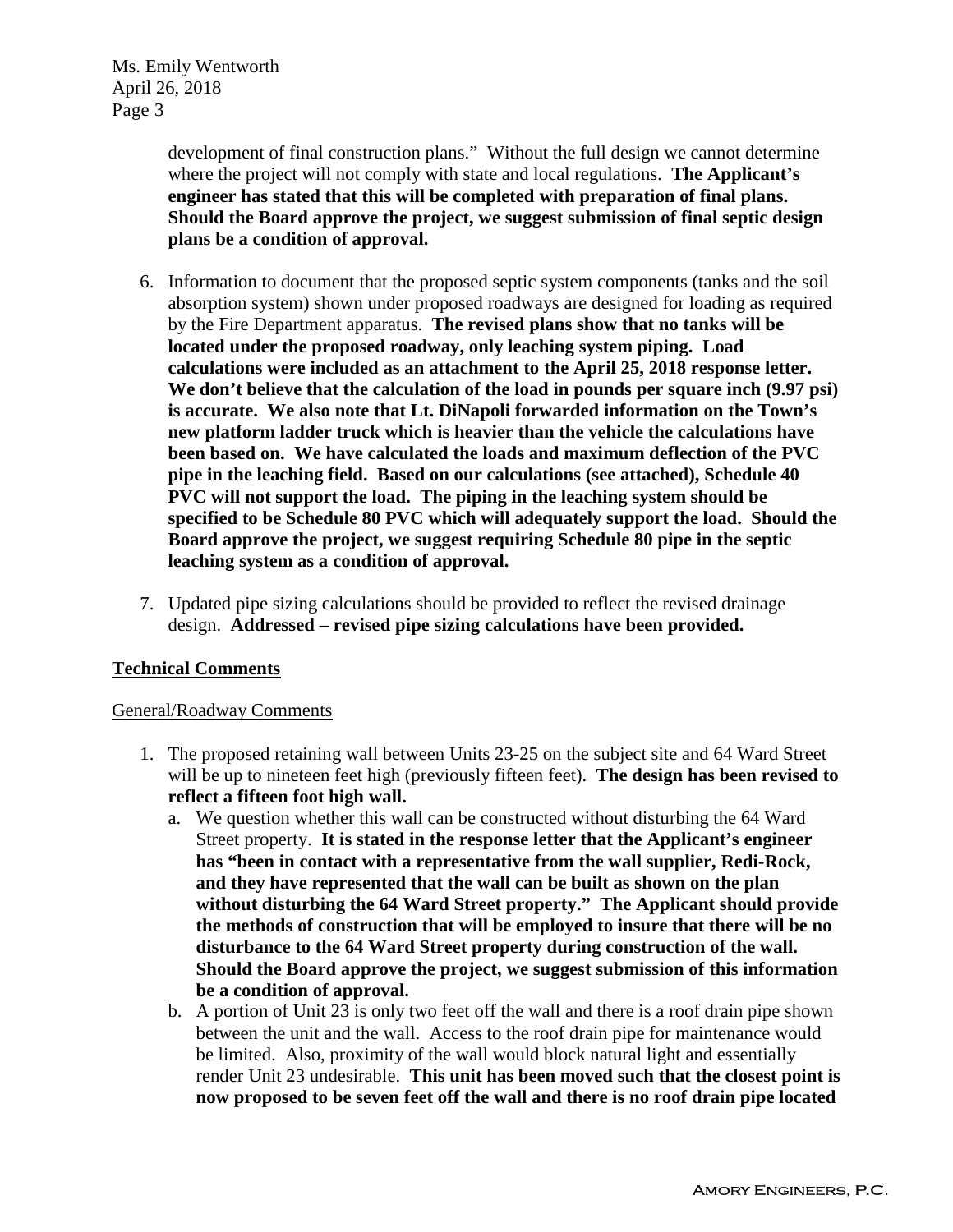#### **between the unit and the wall. We understand that the Fire Department has requested a minimum clearance of ten feet around structures.**

- c. The proposed decks/patios of Units 24 and 25 abut the wall. This will cause similar issues regarding natural light and visual impacts. **The proposed decks/patios are now shown about a foot off the wall. Maintenance of the decks/patios would be difficult.**
- d. A fence is proposed along the top of the wall but we have safety concerns with a wall of this height. **No response from the Applicant, safety concerns remain.**
- 2. There also appears to be a six foot high retaining wall behind units 13-17, at the sediment forebay, yet this is not labeled on the plan. **Addressed – the retaining wall is labeled on Sheet C-1.**
- 3. We concur with Mr. Dirk's comment that the roadway widths should be a minimum of 24-feet. **An attachment to the April 25, 2018 response letter is an April 24, 2018 letter from the Applicant's traffic engineer expressing his opinion that the 20-foot wide roadway is sufficient for a development of this size. We defer to Mr. Dirk.**
- 4. In Mr. Dirk's April 3, 2018 letter to Ms. Wentworth, he notes that Road C has a grade of approximately 8 percent approaching Ward Street and recommends "a leveling area with a grade of 2 percent or less should be provided for a minimum distance of 50- feet approaching Ward Street." We agree that a leveling area should be provided and note that the R&R require a grade of not greater than three percent for a distance of 100 feet. **Addressed – Road C has been redesigned to provide a leveling area with a grade less than 2 percent for a minimum of 50-feet.**
- 5. Roadway slopes are not shown on the Road C profile and between Sta. 2+00 and 3+00 on the Viking Lane profile (Sheet C-3). **Addressed – roadway slopes are now shown.**
- 6. The proposed trench drain at about Sta. 2+81 on Road C should be shown on the profile on Sheet C-3. **Addressed – the trench drain is now shown.**
- 7. As noted in Mr. Dirk's April 3, 2018 letter, the sidewalk in front of Units 28 and 29 would be blocked if a vehicle were parked in either driveway. **Addressed – Units 28 and 29 have been moved to provide 21 feet from the back edge of sidewalk to the garages.**

# Drainage and Utilities

- 1. The infiltration rates used for depression D-4 should be modeled in inches per hour (in/hr) to be consistent with the modeling of the other three depressions. **Addressed – infiltration rates have been revised accordingly.**
- 2. The post development HydroCAD results show that volume of stormwater runoff will be increased to the wetland area at the east side of the development. The calculations show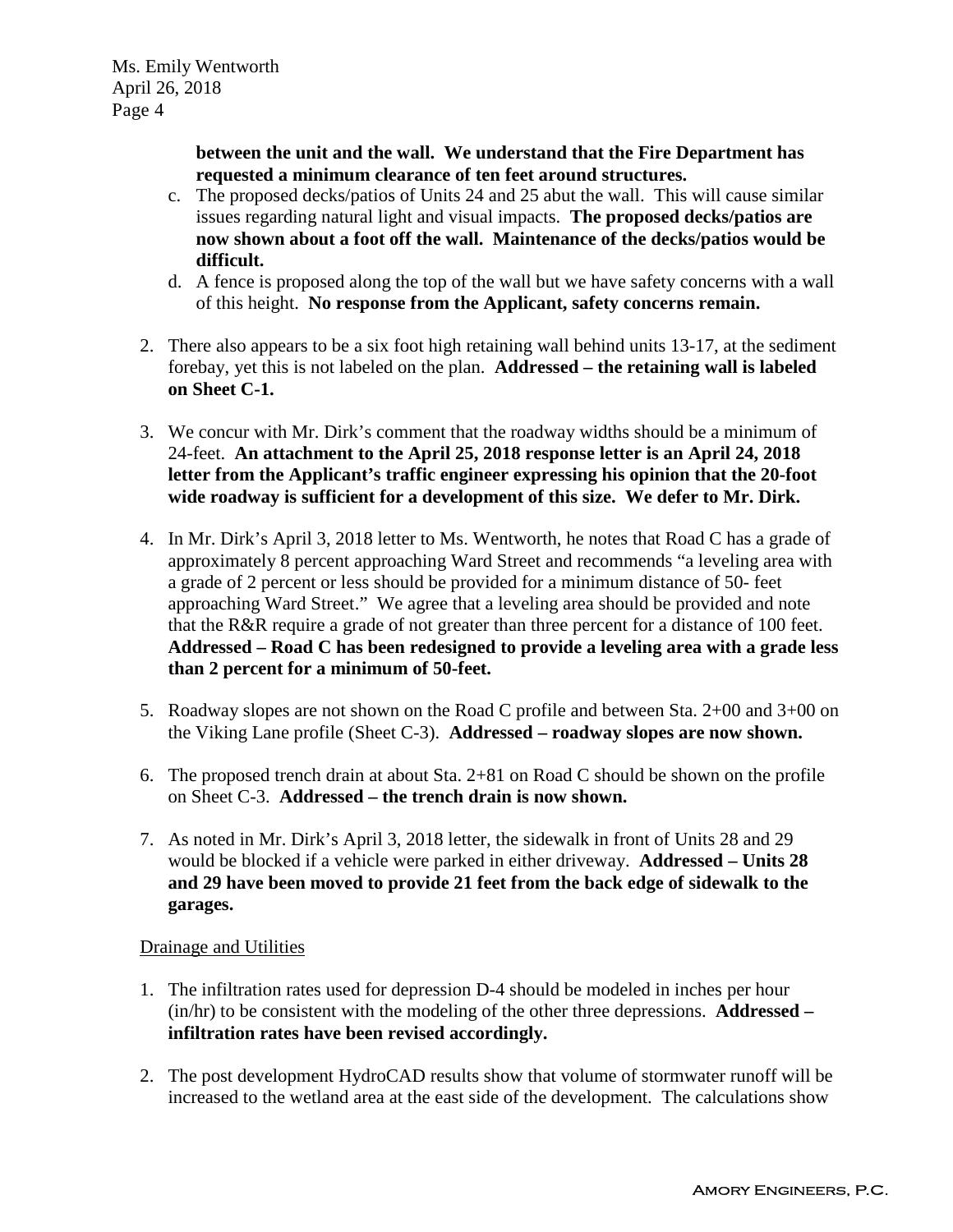Ms. Emily Wentworth April 26, 2018 Page 5

> that the rate of runoff will be decreased and the level of flooding in the wetland will not be increased. In our February 6, 2018 letter to the Board we questioned how the outlet from the wetland was modeled and asked for MEG to verify the outlet configuration and that the increase in runoff volume will not impact adjacent properties. In the March 9, 2018 response letter, MEG states that "additional information will be forwarded under separate cover." The revised calculations model the outlet from the wetland differently but no information has been provided to verify the outlet modeling *(i.e. topography* around the entire wetland to clearly show the outlet(s). We reserve further comment until revised calculations have been provided. Please see the attached email we sent to the Applicant's engineer this morning.

Board of Health Letter dated March 6, 2018:

1. The Board of Health (BOH) has indicated that the subject project is located within a nitrogen sensitive area (NSA) because there are nearby private drinking water wells. The Applicant has not responded to the BOH's letter. We believe that the BOH's letter raises valid health concerns and a response from the applicant is required. An attachment to the April 25, 2018 response letter is an April 24, 2018 letter from Mr. Peter Dillon, PG of Geoscience. Mr. Dillon states that nitrogen loading limits do not apply under 310 CMR 15, The State Environmental Code, Title 5. While we agree with Mr. Dillon's interpretation of Title 5, we believe that the private wells down gradient from the proposed soil absorption system may be adversely impacted by the proposed system and protection of these wells from contamination should be afforded. Compliance with the Town of Hingham Board of Health Supplementary Rules and Regulations for the Disposal of Sanitary Sewage (BOH Regulations) would afford such protection of public health. The Applicant has requested waivers from the BOH Regulations which would not afford that protection. Should the Board grant those waivers, we believe that an advanced treatment, denitrifying system should be considered to provide protection of the wells and public health.

Please give us a call should you have any question.

 $M9.56$ 

ATRICK G. **BRENNAN** CIVIL

Very truly yours.

AMORY ENGINEERS, P.C.

By:

Patrick G. Brennan, P.E.

**PGB** enc.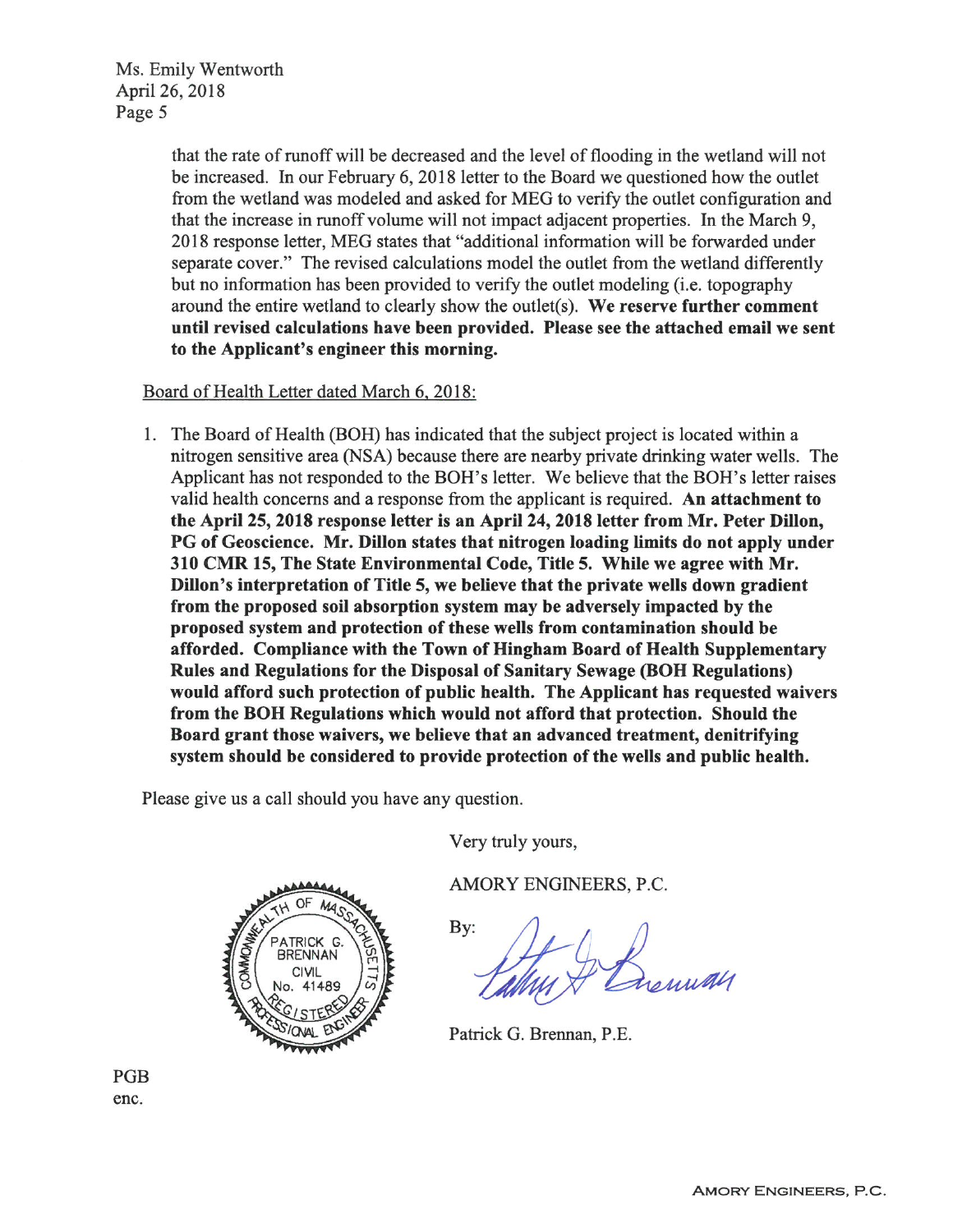# **River Stone - Drainage**

**Pat Brennan** <pbrennan@amoryengineers.com> Thu, Apr 26, 2018 at 11:42 AM To: "McKenzie, C. Bradley" <BMckenzie@mckeng.com>, Susan Spratt <sspratt@mckeng.com> Cc: Emily Wentworth <wentworthe@hingham-ma.gov>

Brad & Susan,

In an effort to save time I'm emailing a few comments about the drainage:

- 1. The outlet from the existing basin is missing the five foot weir at El. 58.71. The attached photo shows the outlet structure with the 5 foot weir inside the trash rack. It is clear that the weir elevation is slightly above the outlet culvert invert of 58.12, but not as high as your lowest modeled weir which is 59.38 (above the pipe). Please modify your existing conditions model to reflect the outlet with the 5 foot weir.
- 2. Post Development subcat 3A-17R is labeled as Roofs 19-21 FB, it is actually Roofs 16-18 FB and 22-23 FB. The area of roofs is correct, just the label is wrong. This isn't a big deal because it doesn't change the calculations but I wanted to put it out there.
- 3. CB's 8 and 11 appear to be drawn with double grates but aren't labeled as double grates. These are the only two with more than 2 cfs of flow so they should have and be labeled with double grates.
- 4. You need additional treatment for the roadway runoff that discharges to infiltration system P-9. I suggest a treatment unit in place of DMH D-1.
- 5. One septic question: Is the 'bump-out' on Unit 1 an elevated feature or part of the foundation? If part of the foundation, the nearby septic tank is not ten feet away from it.

Pat

--

Patrick G. Brennan, P.E. Amory Engineers, P.C. 25 Depot Street, PO Box 1768 Duxbury, MA 02331 p 781-934-0178 f 781-934-6499 pbrennan@amoryengineers.com

Website: www.amoryengineers.com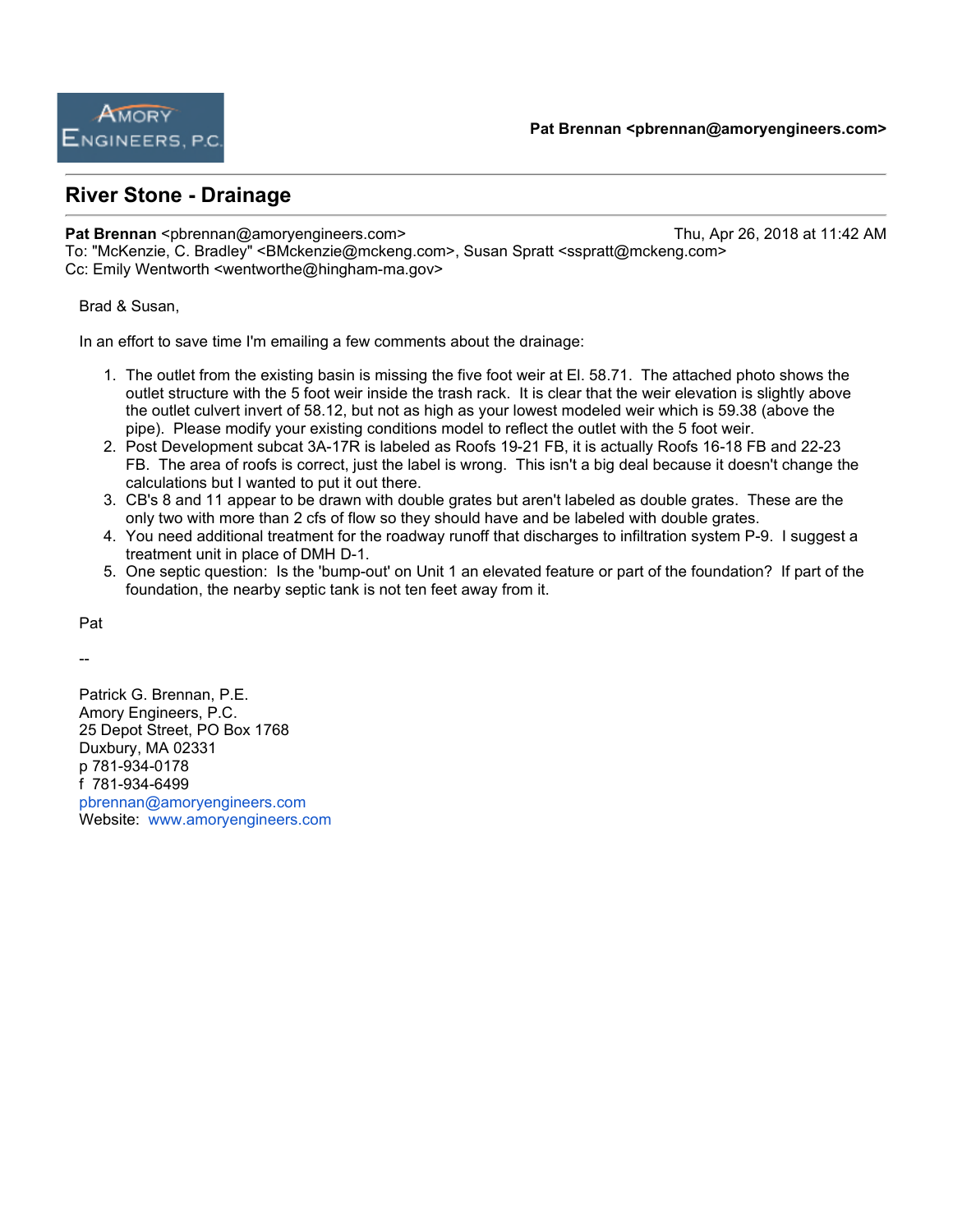